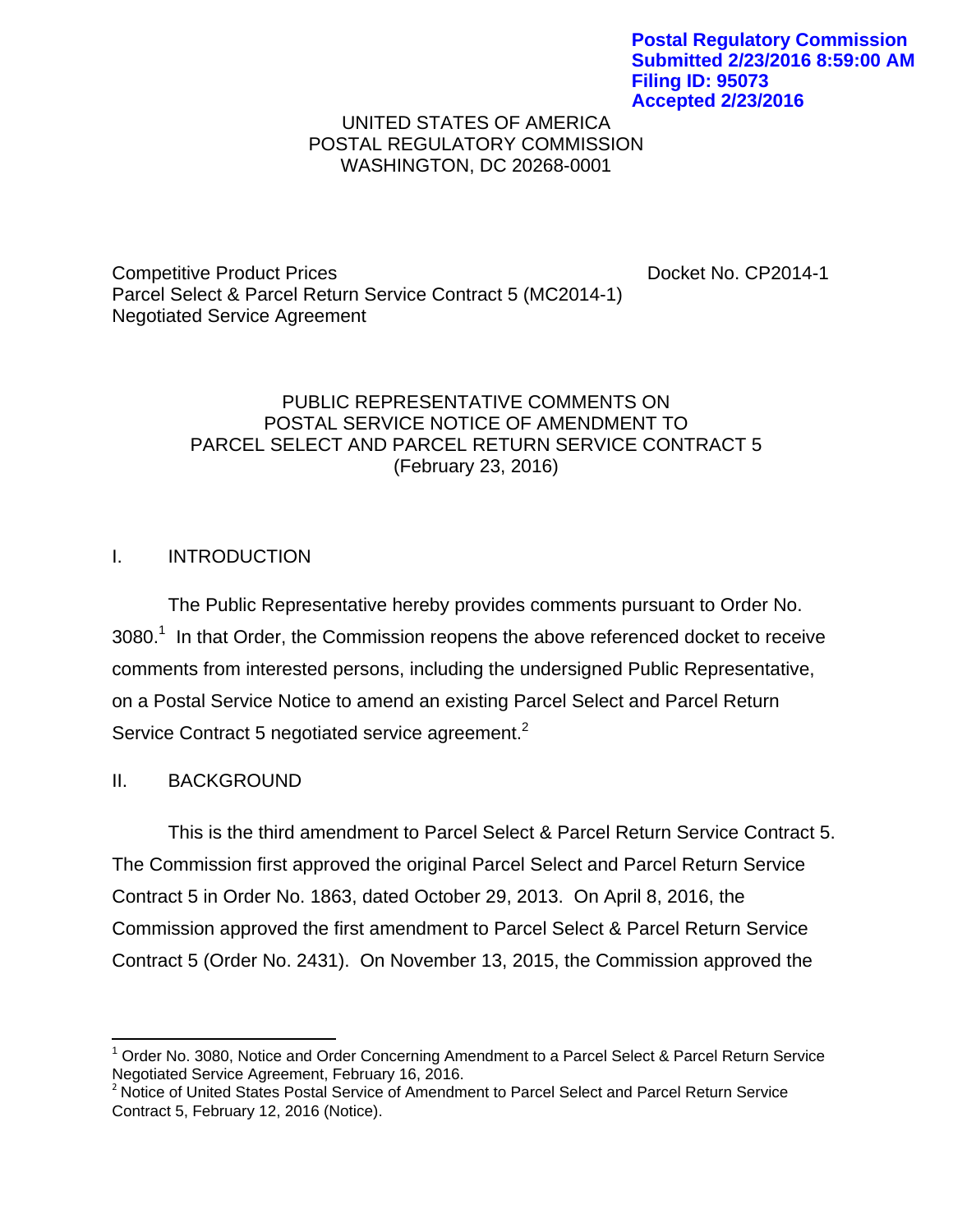second amendment to Parcel Select & Parcel Return Service Contract 5 (Order No. 2813).

The Postal Service intends for the amendment to become effective one business day after the Commission completes its review. Notice at 1. The Postal Service requests to amend sections I.B, I.G, and I.M of the original contract. *Id.* Attachment A at 1-3. The Postal Service asserts that the Amendment will not impair the ability of the contract to comply with 39 U.S.C. § 3633(a). *Id.* Attachment B at 1. The Postal Service states that the terms of Parcel Select & Parcel Return Service Contract 5 "have changed as contemplated by the contract's terms." Notice at 1.

#### III. COMMENTS

 $\frac{1}{\sqrt{2}}$  . The contract of the contract of the contract of  $\frac{1}{\sqrt{2}}$ 

*Requirements of 39 U.S.C. § 3633.* Pursuant to 39 U.S.C. § 3633(a), the Postal Service's competitive prices must not result in the subsidization of competitive products by market dominant products; ensure that each competitive product will cover its attributable costs; and, ensure that all competitive products collectively contribute an appropriate share of the institutional costs of the Postal Service.

The Public Representative has reviewed the Parcel Select & Parcel Return Service Contract 5, including all previous amendments, along with the financial data filed under seal with the Postal Service's Notice. The Public Representative observes that the contract has changed beyond what was contemplated by the original contract terms. The amended contract makes changes that alter the contract and original financial model. For example, the Postal Service amended the financial model to include the tab: "DDU-PSLW-Sun" in Excel file "PS\_Amendment3\_Public.xls," which was not present in the original filing.<sup>3</sup>

The Public Representative has reviewed the revised financial model and contract and observes that the Postal Service has taken a conservative approach to integrating the new terms of the contract into the financial model. Therefore, the financial model is

<sup>3</sup> *See* Request of the United States Postal Service to Add Parcel Select and Parcel Return Service Contract 5 to Competitive Product List and Notice of Filing (Under Seal) of Unredacted Governors' Decision, Contract, and Supporting Data, Excel file "PS\_Analysis\_Public.xls", October 17, 2013.